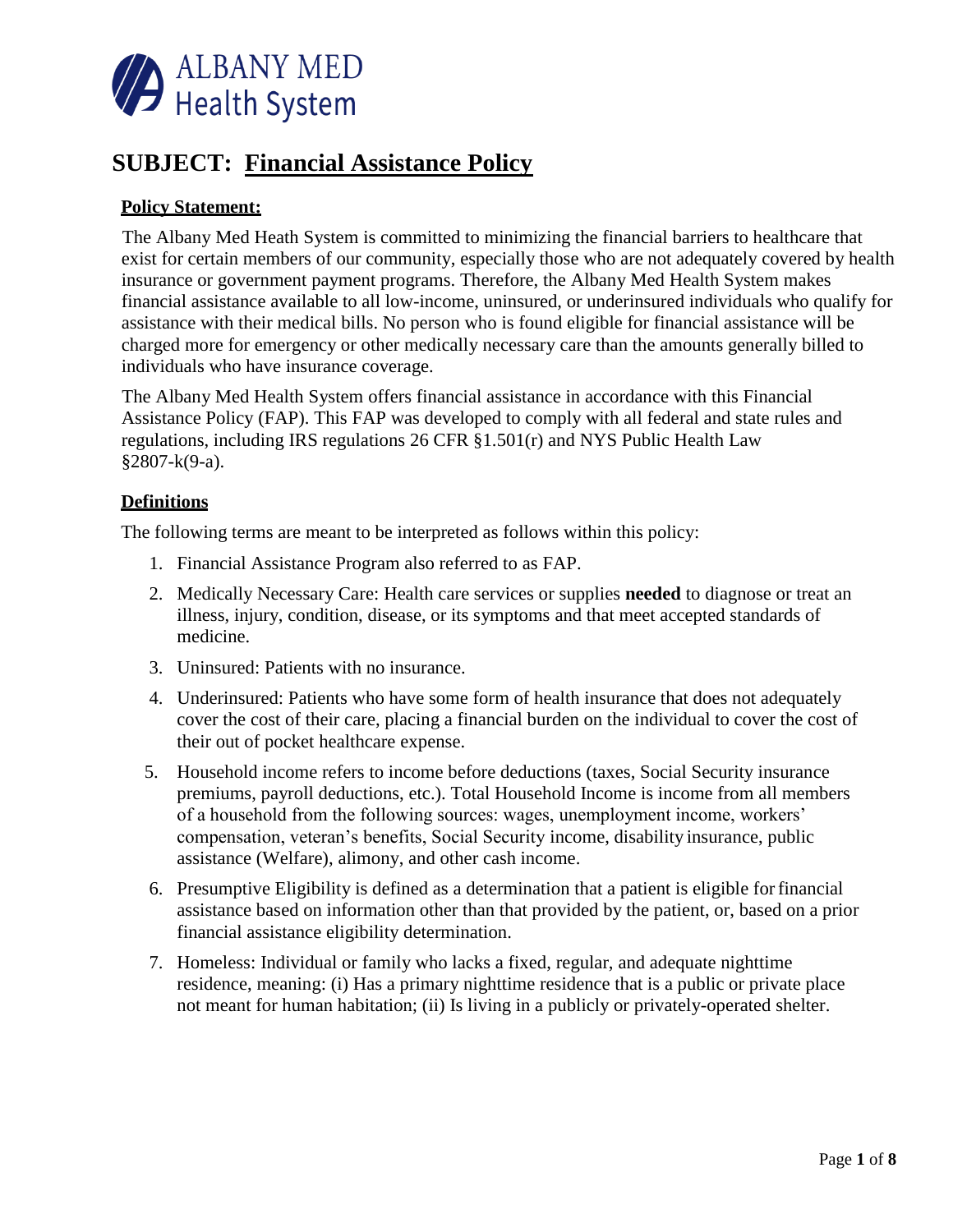

- 8. The Albany Med Health System is comprised of the following hospitals and health care providers:
	- Albany Med Health System
	- Albany Medical Center Hospital
	- Albany Medical College
	- The Columbia Memorial Hospital
	- Columbia Memorial Regional Medical, PLLC
	- Glens Falls Hospital
	- Glens Falls Medical PLLC
	- Healthcare Partners of Saratoga, Ltd. ("Malta Med Emergent Care")
	- The Saratoga Hospital
	- Saratoga Regional Medical, P.C.

# **Procedure**

### **A. Eligibility Criteria**

- 1. Eligibility determination is based on household income and family size utilizing a sliding scale of up to 400% above the Federal Income Poverty Guidelines in effect at the time of the eligibility decision. (See Attachment A.). Attachment A will be regularly revised to reflect updates in the Federal Income Poverty Guidelines as issued by the Secretary of the Department of Health and Human Services without need for further approval of this policy.
- 2. Homeless patients are automatically eligible for financial assistance.
- 3. The Albany Med Health System may consider the patient Presumptively Eligible if there is sufficient information identified to qualify the patient for financial assistance. The Albany Med Health System may utilize analytic software or an analytics services vendor to support such presumptive financial assistance processing, which may include review of credit information from consumer reporting agencies.
- 4. Covered Services and Service Area: Covered services include all Albany Med Health System services that are deemed medically necessary. These services are covered regardless of whether a patient resides within the Albany Med Health System's geographic area. No application will be refused based on residency. Please refer to section B for the list of excluded services.

### **B. Excluded Services**

Patient Financial Assistance will be utilized for all medically necessary services rendered by Albany Med Health System, except for elective or cosmetic procedures or hearing aids. Charges from private Physicians/Providers (not employed by Albany Med Health System) who provide services are not covered under the program. FAP will not be applied to patient balances due to coordination of benefits issues, or the patient's inability to provide the insurance with documentation they request or to provide the facility with the information needed to bill an insurance/carrier.

Patients who opt out of available insurance coverage may impact their eligibility for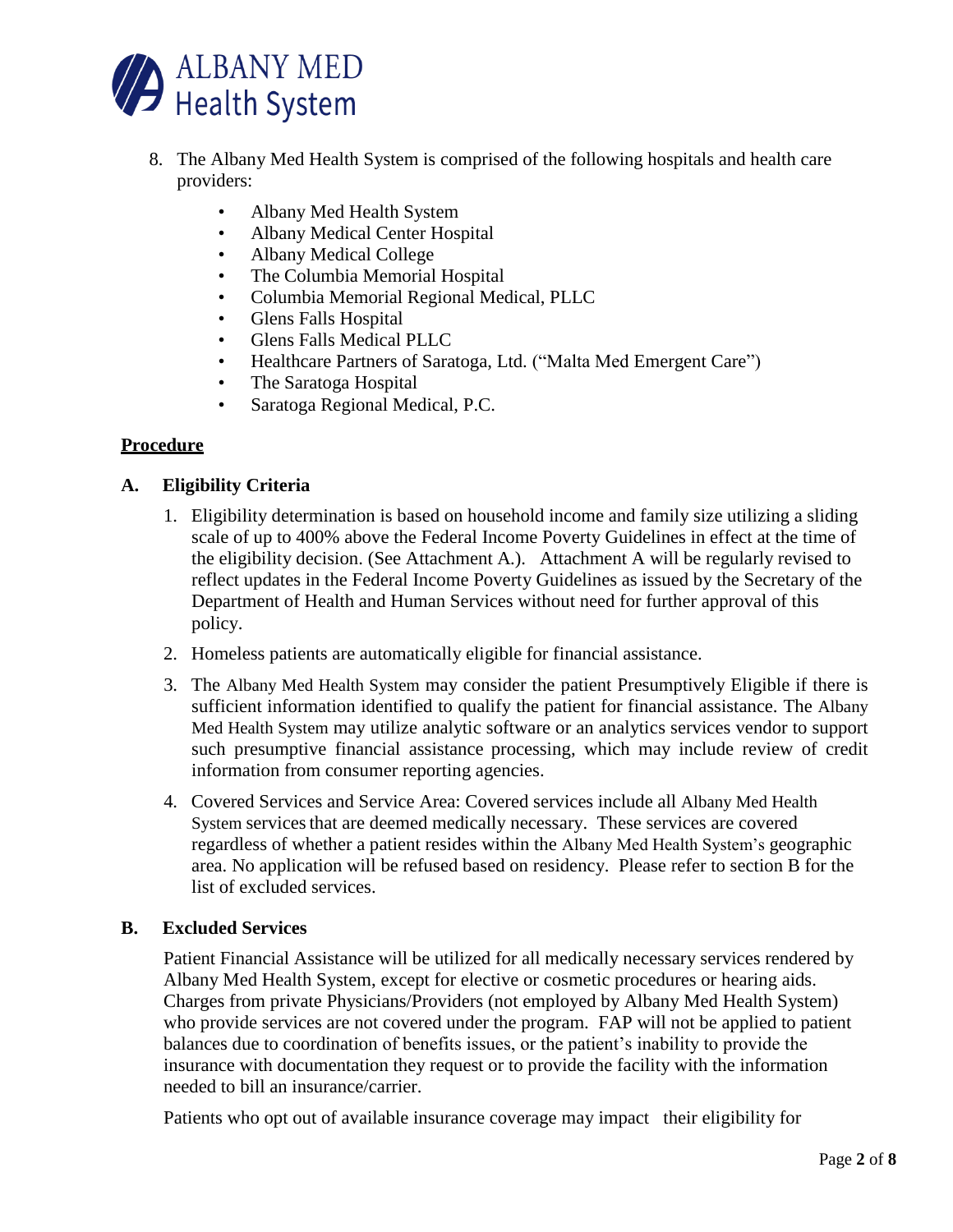

Financial Assistance. When evaluating patient eligibility for Financial Assistance Albany Med Health System may take into account a patient's eligibility for other available sources of payment and a patient's cooperation with securing such additional sources of payment (e.g., Medicaid) as further described in Sections D(3) and D(4) of this FAP.

International patients who come to the Albany Med Health System in a non-emergency situation are not eligible for Financial Assistance.

#### **C. Basis for Calculating Financial Assistance**

Financial assistance is provided in the form of a percentage discount off the net amount billed to the patient. For uninsured patients, the net amount billed is intended to reflect the amount generally billed to Medicare for the same services. The Affiliate Organization uses the lookback methodology prescribed by IRS Section 501r to determine Medicare amounts generally billed. Information regarding the calculation of the amount generally billed to Medicare may be obtained by contacting the Affiliates listed in section D. For insured patients, the net amount billed represents any patient responsibility in the form of patient responsibility balances. The percentage discount provided is based on household income and family size utilizing a sliding scale of up to 400% above the Federal Income Poverty Guidelines in effect at the time of the eligibility decision and annually updated.

#### **D. Method for Applying for Financial Assistance**

1. Patients can request an application and/or confidential assistance in completing the application from any registrar during the registration process, or by calling or applying online at any of the following Affiliate Organization:

#### **Albany Medical Center Hospital/ Albany Medical College**

Monday through Friday 8am-4:30pm 518-262-1981 or 1-866-262-7476 [www.amc.edu/pbs](http://www.amc.edu/pbs) Patient Billing Services 1275 Broadway Menands, NY 12204

#### **Columbia Memorial Health**

Monday through Friday 8am – 4pm 518-828-8051 [www.columbiamemorialhealth.org](http://www.columbiamemorialhealth.org/) Billing Department Specialty Services Building 65 Prospect Avenue Hudson, NY 12534

#### **Glens Falls Hospital**

Monday through Friday 7:30am – 4:30pm 518-926-5111 [www.glensfallshospital.org](http://www.glensfallshospital.org/) Patient Financial Services 100 Park Street Glens Falls, NY 12801

#### **Saratoga Hospital**

Monday through Friday 8am – 4:30pm 518-583-8343

#### [www.saratogahospital.org](http://www.saratogahospital.org/)

Patient Financial Services 59D Myrtle Street Saratoga Springs, NY 12186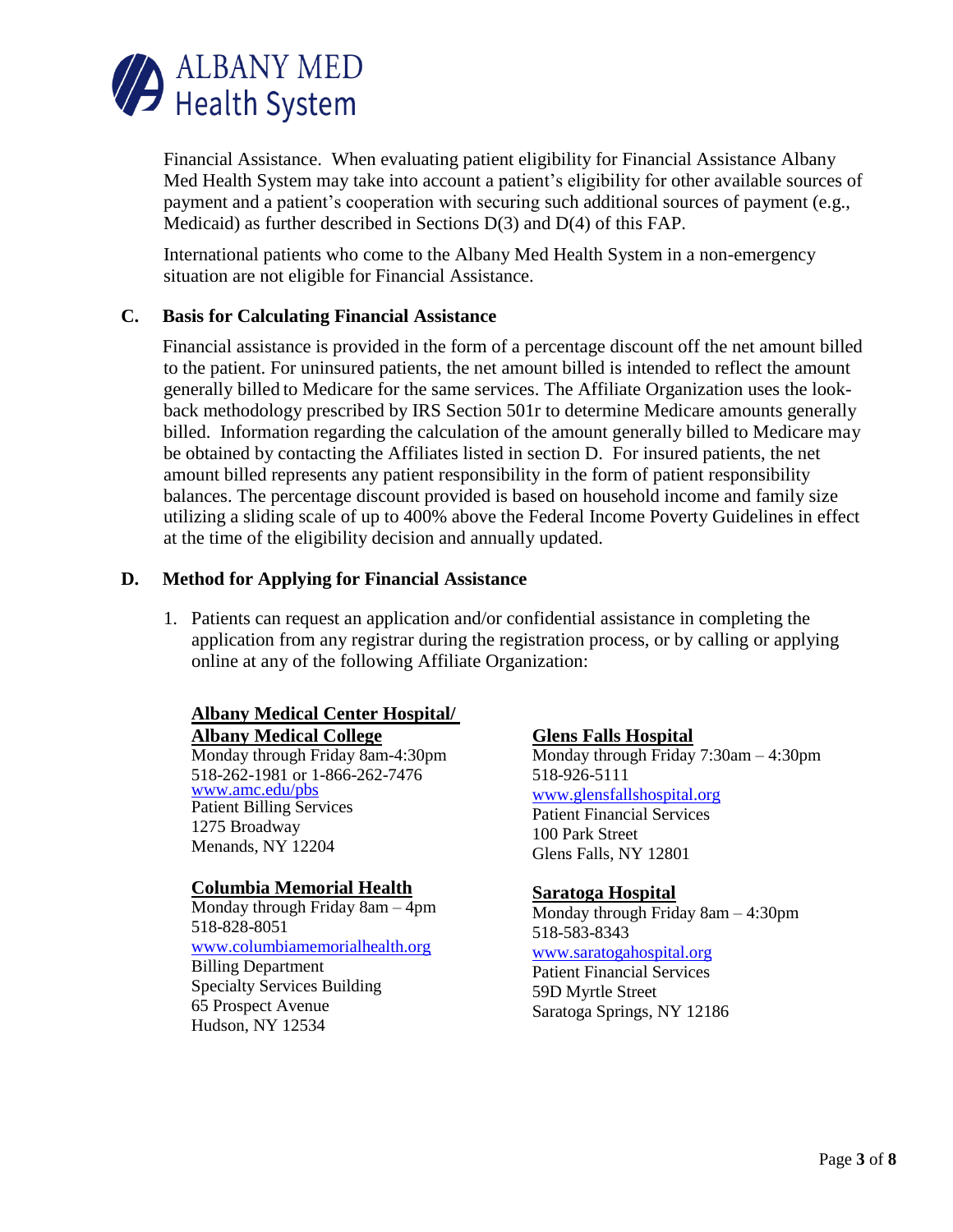

- 2. Those seeking financial assistance will be asked to provide the following:
	- Completed application
	- Most recent federal tax return
	- Copies of one month's current pay stubs or proof of alternate income source as noted below in Section C3.
	- Copies of last two bank statements
	- Completed application for Medicaid, along with copy of denial if patient's income is within Medicaid income levels
- 3. When appropriate, patients may be asked to apply for Medicaid or other publicly sponsored insurance programs. Resources will be available to assist patients in that process. The patient may be required to meet a spend down in order to have services covered by Medicaid. Any payments the patient is required to make to the Affiliate Organization including, but not limited to, the spend-down amount and co-pay and/or deductible amounts are eligible for consideration in our FAP. Failure to apply or comply with the Medicaid application requirements will result in denial of financial assistance.
	- The Albany Med Health System has resources available to assist the community in enrolling in Medicaid, Child Health plus or a Qualified Health Plan through the New York State Department of Health Marketplace. Patients will be referred to one of these programs if they appear to be eligible.
- 4. A patient who has been awarded financial assistance may be directed to apply for Medicaid upon review of subsequent services, if it is deemed that the Medicaid Coverage will provide better benefits to the patient(s) than the current financial assistance awarded. If the patient fails to submit a completed NYS Medicaid application within 90 days of the Albany Med Health System's request, the Albany Med Health System may revoke the patient's financial assistance status for all services provided after the date of the revocation notice.
- 5. A patient may submit a financial assistance application at any time within one year from the first billing statement related to the covered service. Incomplete applications will be held and the applicant with be notified of the missing required information which must be supplied within 40 days from the date of the written notification. If the patient does not meet this requirement, the application will be denied, and the Affiliate Organization will resume billing and collection activities. The patient retains the option to provide the required information after the 40 day deadline. If the Albany Med Health System receives that information prior to one year after the date of service, the Affiliate Organization will suspend billing and collection activities.

The Albany Med Health System's financial assistance decision will be based on the information provided on the financial assistance application along with data obtained by external vendors or systems or a similar firm retained to help the Albany Med Health System process such applications. The Health System may also use internal criteria, which may include review of previous account history and a credit check(s). The Albany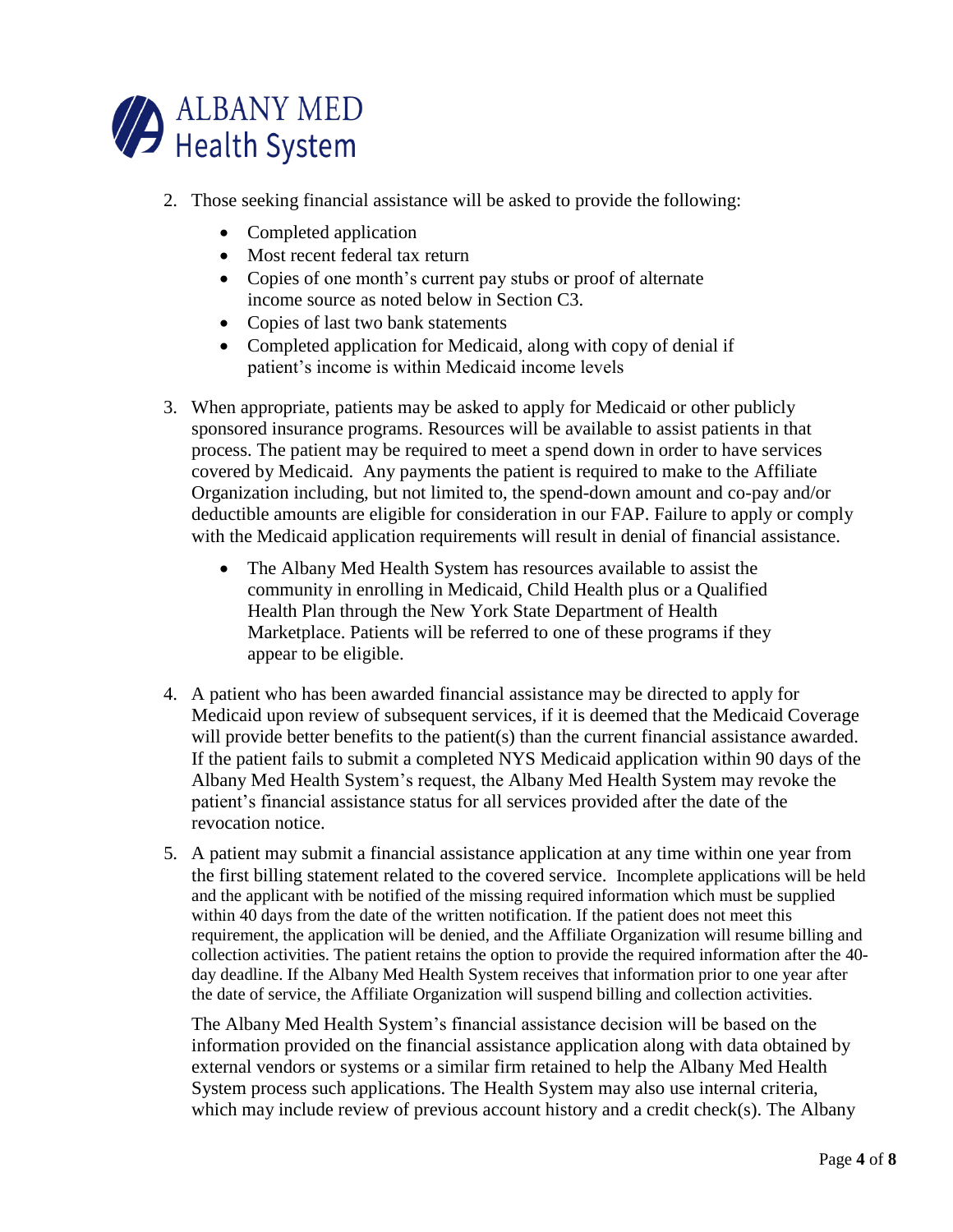

Med Health System reserves the right to request additional information to support the application process.

A determination of whether a patient is qualified will be made within 30 days of receipt of a completed application. If a patient is qualified for Financial Assistance, he/she will receive written notification of the Financial Assistance discount amount as well as a Financial Assistance Approval card indicating the coverage period, discount amount, and all eligible household dependents.

- 6. Once the application has been completed or orally provided the patient may disregard bills which may have been sent in the ordinary course of business, and the patient shall be notified of such. The existing bills will be placed on hold once the application is taken.
- 7. The Albany Med Health System FAP may determine that a patient qualifies for assistance when the patient is unable to submit a written application. The patient must be screened, and information verbally supplied, validated. The validation process includes the use of third-party vendor software tools. If the patient is determined eligible for Financial Assistance, a presumptive eligibility approval will be made for the appropriate adjustment.
- 8. In certain cases where patients do not qualify for FAP discounts based on the usual criteria, the Albany Med Health System Financial Assistance Review Committee may consider extenuating circumstances and determine that the patient is eligible.
- 9. The patient will be permitted to establish a reasonable monthly payment plan on any balance remaining after the Financial Assistance Discount. In no event will the monthly installment exceed 10% of the eligible patient's gross monthly income or contain an acceleration clause or interest penalty. Financial counseling is available to arrange affordable monthly payment plans.
- 10. A separate Billing and Debt Collection Policy, addressing the actions that each Affiliate Organization may take in the event of nonpayment may be requested from the individual organization, see section D.
- 11. Financial Assistance eligibility will be effective on the date of the covered service which the patient/guarantor applied for. The coverage period will extend for one year from the date the approval was granted. The Albany Med Health System may ask patients to reapply for financial assistance when there is a change in financial status.
- 12. Patients who apply for financial assistance and are denied may appeal this decision by sending a letter to the Affiliate Organization in which the denial was received from. Appeals will be reviewed by the Albany Med Health System Financial Assistance Review Committee.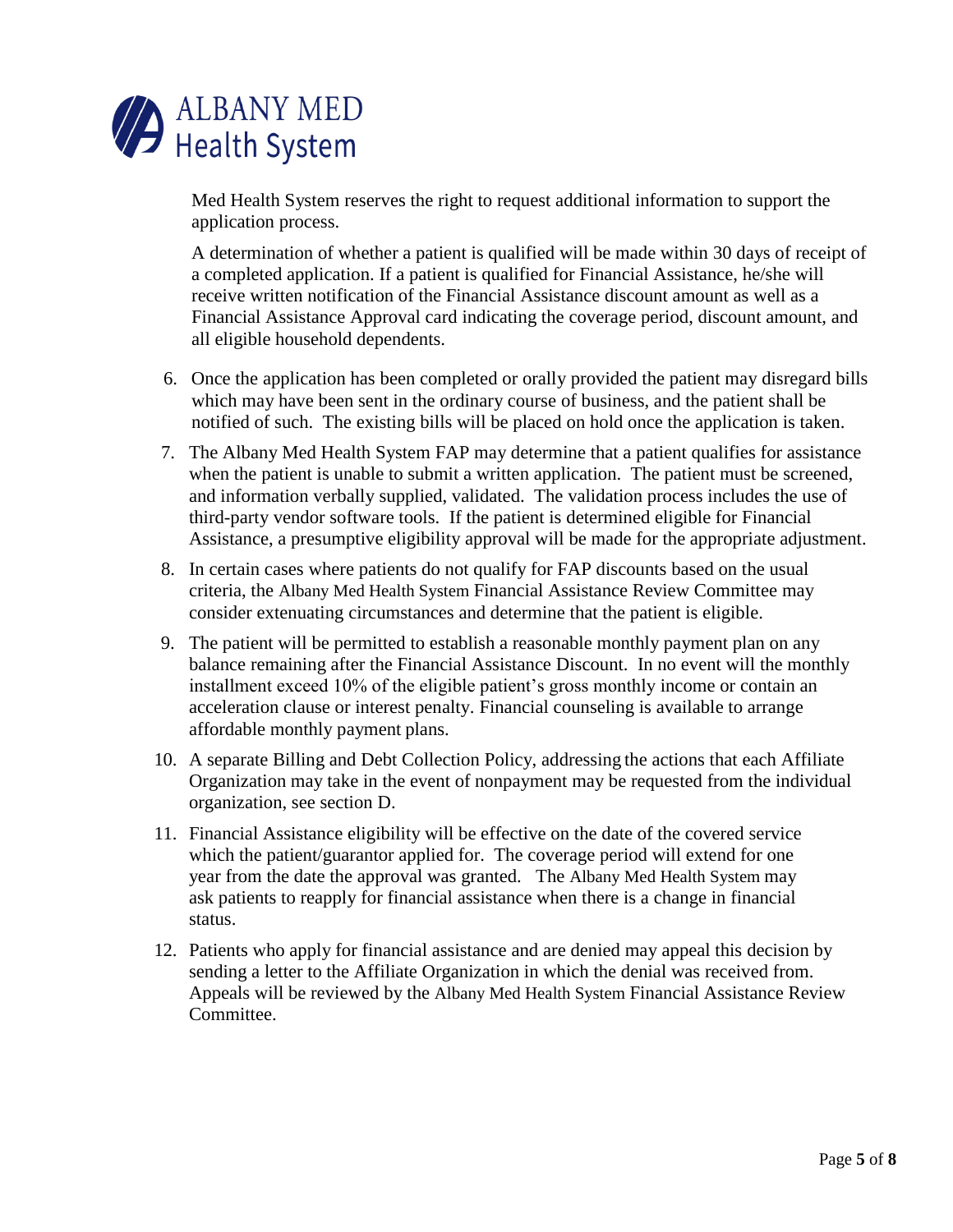

Patients should include the reason for appeal in the letter. All appeals will be reviewed and responded to within 45 days of receipt. Patients who have concerns or issues that cannot be resolved with the Affiliate Organization may call New York State Department of Health at 1-800-804-5447.

#### **E. Refunds**

If for any reason a patient makes a payment and it is determined the payment was not due based on Financial Assistance eligibility, a refund will be sent back to the patient for the amount determined to be an overpayment.

#### **F. Collections**

All bills will be assessed for presumptive eligibility prior to the commencement of collection referral. Albany Med Health Systems shall not send any account to collection if the patient has submitted an application for Financial Assistance or orally provided information for consideration under the Financial Assistance Program until a determination has been made and the patient given time to appeal such determination according to policy. Balances remaining shall be sent to the patient and a restart of the dunning cycle made to afford the patient time to make proper payment arrangements for the balance after assistance. All collection agencies utilized by Albany Med Health System shall be required to obtain written consent from Albany Med Health System management prior to commencing legal action against a patient. Collection agencies will be required to comply with the FAP and receive annual education and be required to train all staff managing Albany Med Health System accounts. The agencies shall have available for patient's information regarding the application process for the program. In no event will any amounts be collected from a patient who was enrolled in a government program at the time the healthcare service was provided before receiving a claim determination from that program that amounts are not due; nor will such accounts be sent to collections. Additionally, under no circumstances will Albany Med Health System or any entity providing collections services force the sale or foreclosure of primary residence in order to collect outstanding medical bills.

Copies of our Collection Policies may be requested by contacting the Affiliate Organization outlined in section D.

#### **G. Compliance**

Albany Med Health System will maintain a diverse committee to review and render application determinations or make other programmatic recommendations to the Albany Med Health System Board to ensure the program fulfills the needs of the community as well as complies with prevailing laws or regulations.

Albany Med Health System will monitor its adherence of this policy with the following activities:

- Brochures and applications shall be made available at all hospital registration areas
- Information regarding a physician's participation under the program shall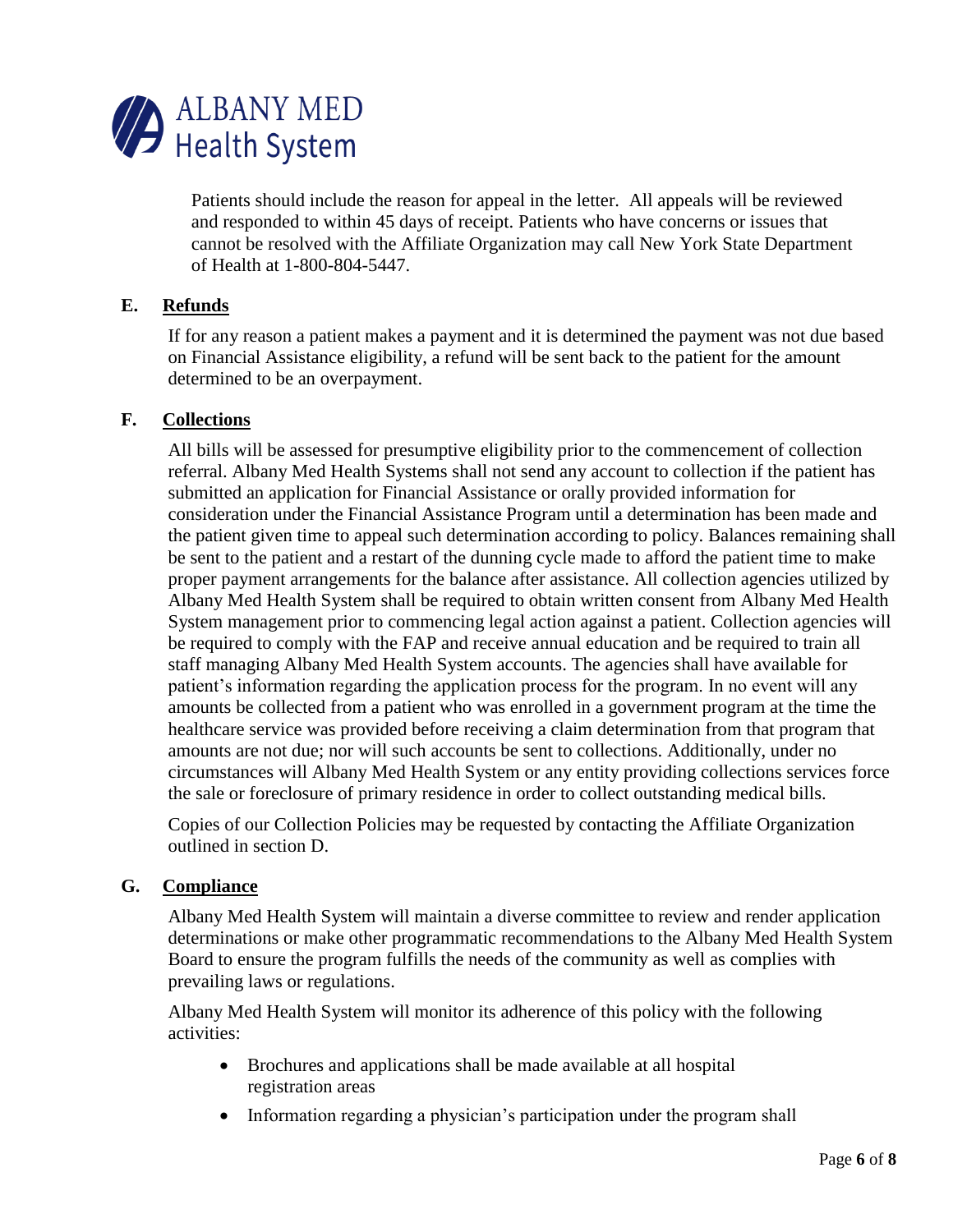

be provided upon request from the patient and within a reasonable timeframe

- Tracking reports regarding applications, denials, approvals, write offs, and presumptive eligibility determinations shall be reviewed and reported routinely
- Annual orientation of staff shall be conducted to maintain staff competencies and to review program changes or enhancements
- New hire orientation shall include education and information regarding the program

#### **H. Contact Information**

For additional information regarding the Albany Med Health System Financial Assistance Program, or for assistance with completing an application please contact the appropriate Affiliate Hospital located in section D of this document.